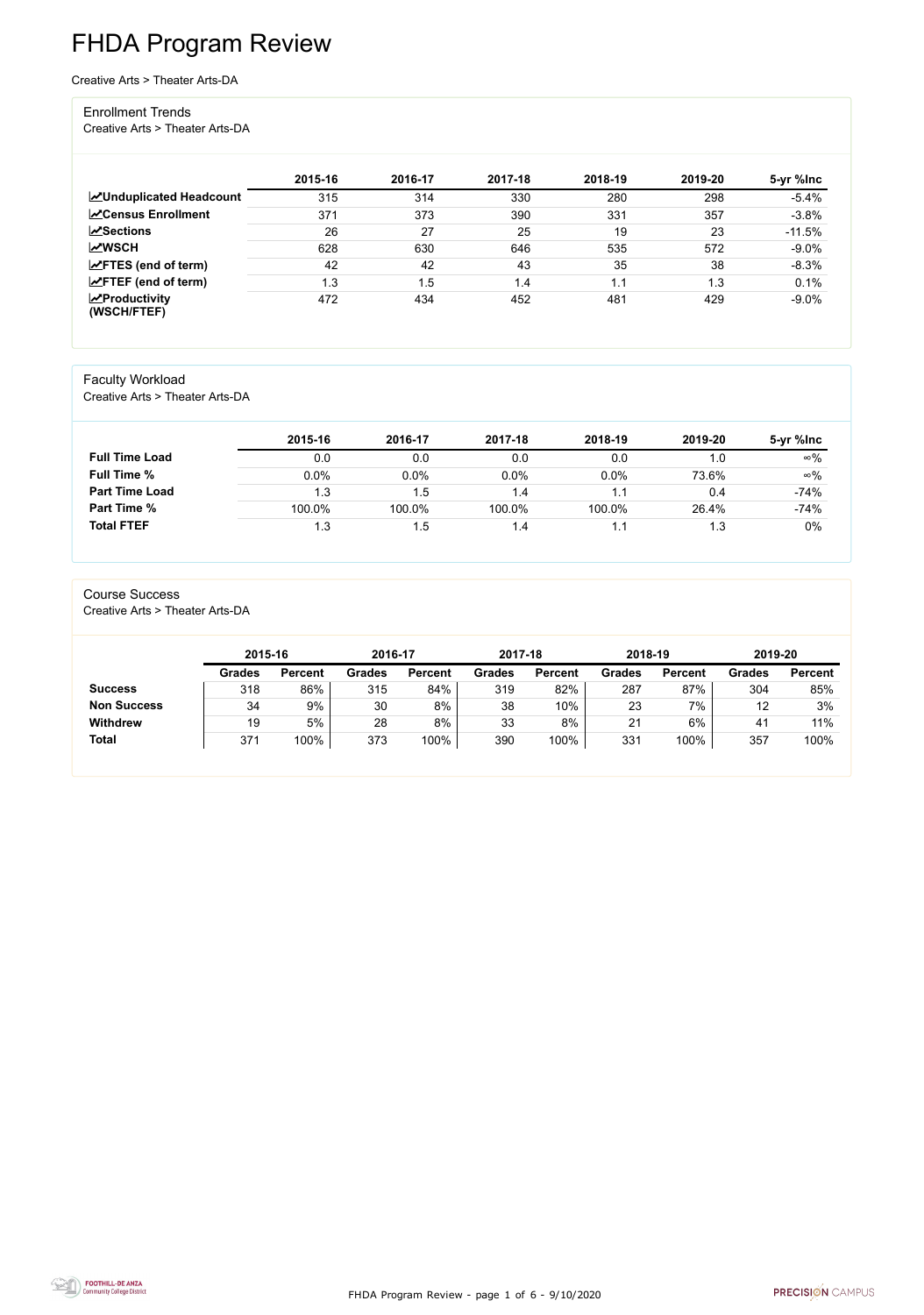FHDA Program Review - page 2 of 6 - 9/10/2020



## Course Success for African American, Latinx, and Filipinx Students

### Course Success for Asian, Native American, Pacific Islander, White, and Decline to State Students

|                    | 2015-16       |                | 2016-17       |                | 2017-18       |                | 2018-19       |                | 2019-20       |                |
|--------------------|---------------|----------------|---------------|----------------|---------------|----------------|---------------|----------------|---------------|----------------|
|                    | <b>Grades</b> | <b>Percent</b> | <b>Grades</b> | <b>Percent</b> | <b>Grades</b> | <b>Percent</b> | <b>Grades</b> | <b>Percent</b> | <b>Grades</b> | <b>Percent</b> |
| <b>Success</b>     | 108           | 78%            | 94            | 76%            | 99            | 77%            | 105           | 86%            | 104           | 79%            |
| <b>Non Success</b> | 20            | 14%            | 15            | 12%            | 18            | 14%            | 11            | 9%             |               | 6%             |
| <b>Withdrew</b>    |               | 8%             | 14            | 11%            | 12            | 9%             |               | 5%             | 19            | 15%            |
| <b>Total</b>       | 139           | 100%           | 123           | 100%           | 129           | 100%           | 122           | 100%           | 131           | 100%           |

|                    |               | 2015-16        |               | 2016-17        |               | 2017-18        | 2018-19       |                | 2019-20       |                |
|--------------------|---------------|----------------|---------------|----------------|---------------|----------------|---------------|----------------|---------------|----------------|
|                    | <b>Grades</b> | <b>Percent</b> | <b>Grades</b> | <b>Percent</b> | <b>Grades</b> | <b>Percent</b> | <b>Grades</b> | <b>Percent</b> | <b>Grades</b> | <b>Percent</b> |
| <b>Success</b>     | 210           | 91%            | 221           | 88%            | 220           | 84%            | 182           | 87%            | 200           | 88%            |
| <b>Non Success</b> | 14            | 6%             | 15            | 6%             | 20            | 8%             | 12            | 6%             | 4             | 2%             |
| <b>Withdrew</b>    |               | 3%             | 14            | 6%             | 21            | 8%             | 15            | 7%             | 22            | 10%            |
| <b>Total</b>       | 232           | 100%           | 250           | 100%           | 261           | 100%           | 209           | 100%           | 226           | 100%           |
|                    |               |                |               |                |               |                |               |                |               |                |

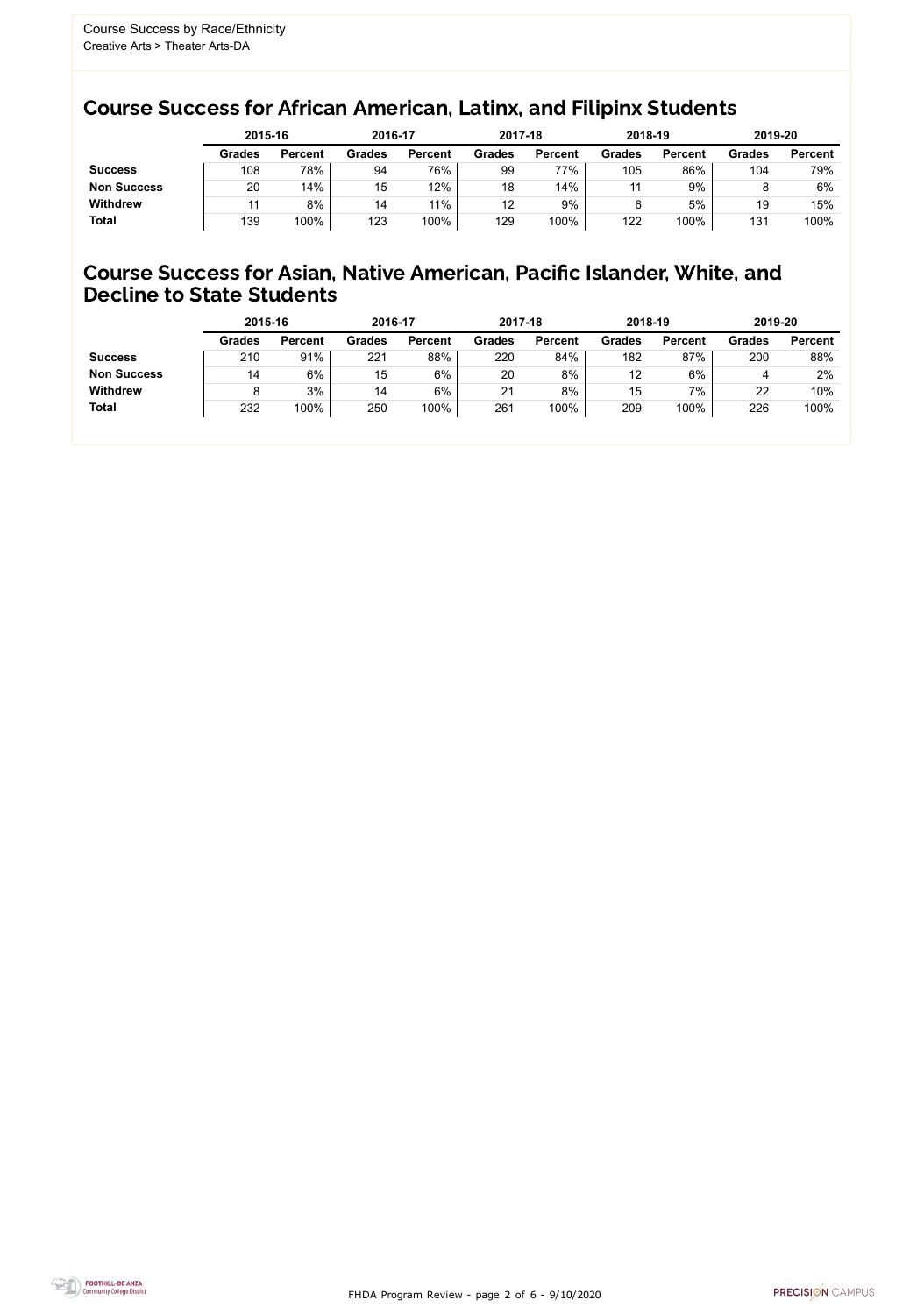

Some courses may continue to be listed but no longer have data due to renumbering or because the course was not offered in the past five years.



## by Gender

|                     | 2015-16 |                |     | 2016-17        |         | 2017-18        | 2018-19 |                | 2019-20 |                |
|---------------------|---------|----------------|-----|----------------|---------|----------------|---------|----------------|---------|----------------|
|                     | Enr     | <b>Percent</b> | Enr | <b>Percent</b> | Enr     | <b>Percent</b> | Enr     | <b>Percent</b> | Enr     | <b>Percent</b> |
| Female              | 179     | 48%            | 163 | 44%            | 174     | 45%            | 128     | 39%            | 152     | 43%            |
| <b>Male</b>         | 188     | 51%            | 205 | 55%            | 213     | 55%            | 201     | 61%            | 198     | 55%            |
| <b>Not Reported</b> | 4       | $1\%$          | 5   | 1%             | ્ર<br>J | $1\%$          |         | $1\%$          |         | 2%             |
| <b>Total</b>        | 371     | 100%           | 373 | 100%           | 390     | 100%           | 331     | 100%           | 357     | 100%           |

## by Ethnicity

|                         | 2015-16 |                |     | 2016-17        |                | 2017-18        |     | 2018-19        |     | 2019-20        |
|-------------------------|---------|----------------|-----|----------------|----------------|----------------|-----|----------------|-----|----------------|
|                         | Enr     | <b>Percent</b> | Enr | <b>Percent</b> | Enr            | <b>Percent</b> | Enr | <b>Percent</b> | Enr | <b>Percent</b> |
| <b>African American</b> | 18      | 5%             | 20  | 5%             | 26             | 7%             | 12  | 4%             | 22  | 6%             |
| <b>Asian</b>            | 130     | 35%            | 152 | 41%            | 180            | 46%            | 140 | 42%            | 159 | 45%            |
| <b>Filipinx</b>         | 34      | 9%             | 12  | 3%             | 21             | 5%             | 18  | 5%             | 14  | 4%             |
| Latinx                  | 87      | 23%            | 91  | 24%            | 82             | 21%            | 92  | 28%            | 95  | 27%            |
| <b>Native American</b>  |         | $0\%$          | 3   | $1\%$          | $\mathbf 0$    | $0\%$          | 0   | $0\%$          | 2   | $1\%$          |
| <b>Pacific Islander</b> | 4       | 1%             | 4   | $1\%$          | $\overline{2}$ | $1\%$          | 4   | $1\%$          | າ   | $1\%$          |
| White                   | 89      | 24%            | 83  | 22%            | 72             | 18%            | 53  | 16%            | 48  | 13%            |
| <b>Decline to State</b> | 8       | 2%             | 8   | 2%             |                | 2%             | 12  | 4%             | 15  | 4%             |
| <b>Total</b>            | 371     | 100%           | 373 | 100%           | 390            | 100%           | 331 | 100%           | 357 | 100%           |

## by Age

|              | 2015-16 |                |     | 2016-17        |     | 2017-18        | 2018-19 |                | 2019-20 |                |
|--------------|---------|----------------|-----|----------------|-----|----------------|---------|----------------|---------|----------------|
|              | Enr     | <b>Percent</b> | Enr | <b>Percent</b> | Enr | <b>Percent</b> | Enr     | <b>Percent</b> | Enr     | <b>Percent</b> |
| 19 or less   | 107     | 29%            | 101 | 27%            | 86  | 22%            | 115     | 35%            | 120     | 34%            |
| $20 - 24$    | 206     | 56%            | 212 | 57%            | 240 | 62%            | 170     | 51%            | 195     | 55%            |
| 25-39        | 46      | 12%            | 52  | 14%            | 52  | 13%            | 41      | 12%            | 36      | 10%            |
| $40 +$       | 12      | 3%             |     | 2%             | 12  | 3%             | 5       | 2%             |         | 2%             |
| <b>Total</b> | 371     | 100%           | 373 | 100%           | 390 | 100%           | 331     | 100%           | 357     | 100%           |

## by Education Level

|                           | 2015-16 |                |     | 2016-17        |     | 2017-18        |     | 2018-19        | 2019-20 |                |
|---------------------------|---------|----------------|-----|----------------|-----|----------------|-----|----------------|---------|----------------|
|                           | Enr     | <b>Percent</b> | Enr | <b>Percent</b> | Enr | <b>Percent</b> | Enr | <b>Percent</b> | Enr     | <b>Percent</b> |
| <b>Bachelor or higher</b> | 15      | 4%             | 11  | 3%             | 16  | 4%             | 10  | 3%             |         | 2%             |
| <b>Associate</b>          | 6       | 2%             | 6   | 2%             |     | 2%             |     | $1\%$          |         | $1\%$          |
| <b>HS/Equivalent</b>      | 326     | 88%            | 325 | 87%            | 343 | 88%            | 296 | 89%            | 321     | 90%            |
| <b>All Other</b>          | 24      | 6%             | 31  | 8%             | 24  | 6%             | 23  | 7%             | 25      | 7%             |
| <b>Total</b>              | 371     | 100%           | 373 | 100%           | 390 | 100%           | 331 | 100%           | 357     | 100%           |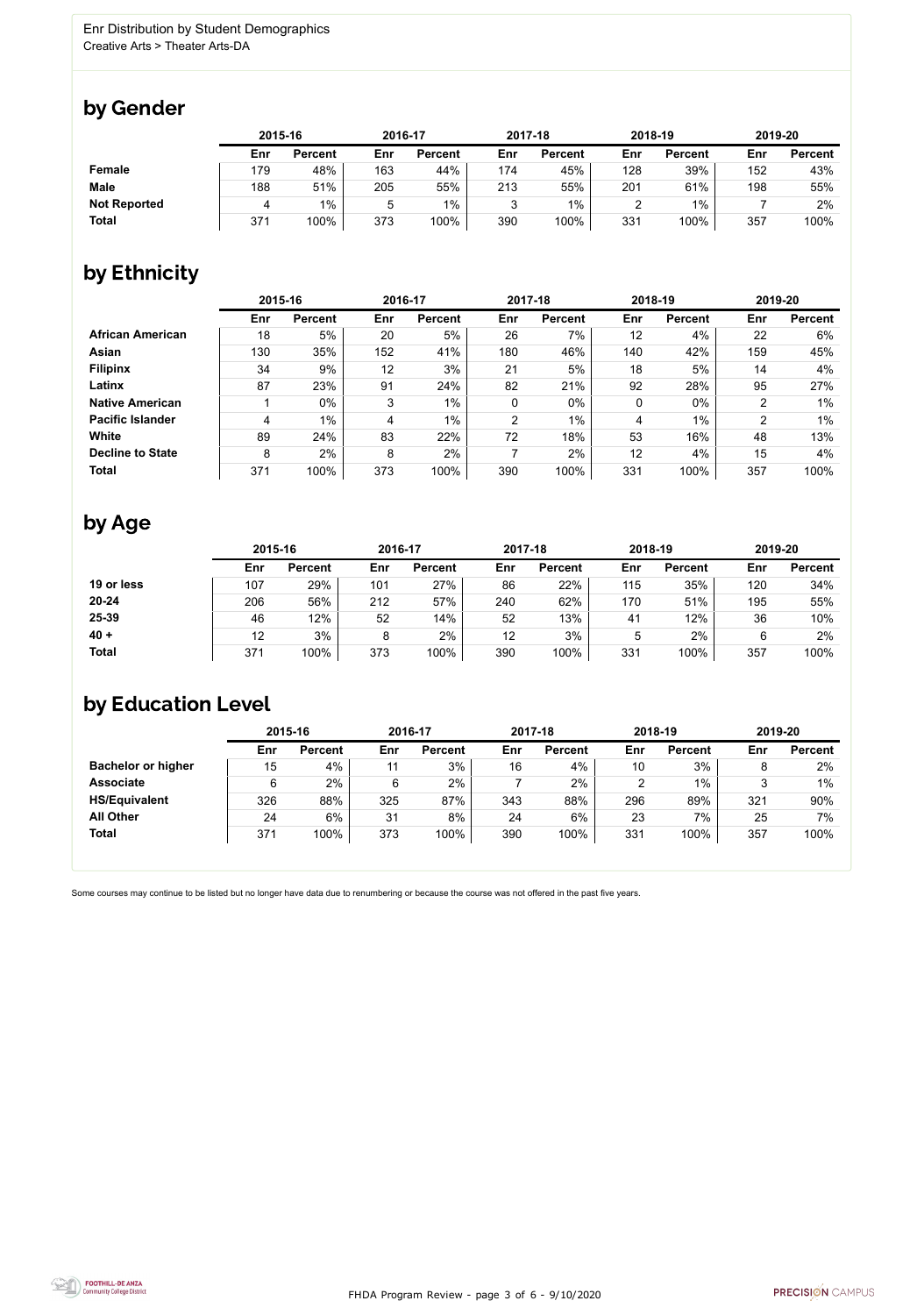FHDA Program Review - page 4 of 6 - 9/10/2020



#### Success Rates by Gender Creative Arts > Theater Arts-DA

|                     | 2019-20        |                    |                 |                |               |                |               |                |  |  |  |  |  |
|---------------------|----------------|--------------------|-----------------|----------------|---------------|----------------|---------------|----------------|--|--|--|--|--|
|                     | <b>Success</b> | <b>Non Success</b> | <b>Withdrew</b> |                | <b>Total</b>  |                |               |                |  |  |  |  |  |
|                     | <b>Grades</b>  | <b>Percent</b>     | <b>Grades</b>   | <b>Percent</b> | <b>Grades</b> | <b>Percent</b> | <b>Grades</b> | <b>Percent</b> |  |  |  |  |  |
| Female              | 135            | 89%                |                 | 2%             | 14            | 9%             | 152           | 100%           |  |  |  |  |  |
| <b>Male</b>         | 164            | 83%                |                 | 5%             | 25            | 13%            | 198           | 100%           |  |  |  |  |  |
| <b>Not Reported</b> |                | 71%                |                 | 0%             | <u>L</u>      | 29%            |               | 100%           |  |  |  |  |  |
| All                 | 304            | 85%                | 12              | 3%             | 41            | 11%            | 357           | 100%           |  |  |  |  |  |

|                     |                | 2018-19        |                    |                |                 |                |               |                |  |  |  |  |  |  |
|---------------------|----------------|----------------|--------------------|----------------|-----------------|----------------|---------------|----------------|--|--|--|--|--|--|
|                     | <b>Success</b> |                | <b>Non Success</b> |                | <b>Withdrew</b> |                | <b>Total</b>  |                |  |  |  |  |  |  |
|                     | <b>Grades</b>  | <b>Percent</b> | <b>Grades</b>      | <b>Percent</b> | <b>Grades</b>   | <b>Percent</b> | <b>Grades</b> | <b>Percent</b> |  |  |  |  |  |  |
| <b>Female</b>       | 111            | 87%            | 10                 | 8%             |                 | 5%             | 128           | 100%           |  |  |  |  |  |  |
| <b>Male</b>         | 174            | 87%            | 13                 | 6%             | 14              | 7%             | 201           | 100%           |  |  |  |  |  |  |
| <b>Not Reported</b> |                | 100%           |                    | $0\%$          | U               | $0\%$          |               | 100%           |  |  |  |  |  |  |
| All                 | 287            | 87%            | 23                 | 7%             | 21              | 6%             | 331           | 100%           |  |  |  |  |  |  |

|                     |                | 2017-18        |                    |                |                 |                |               |                |  |  |  |  |  |  |
|---------------------|----------------|----------------|--------------------|----------------|-----------------|----------------|---------------|----------------|--|--|--|--|--|--|
|                     | <b>Success</b> |                | <b>Non Success</b> |                | <b>Withdrew</b> |                | <b>Total</b>  |                |  |  |  |  |  |  |
|                     | <b>Grades</b>  | <b>Percent</b> | <b>Grades</b>      | <b>Percent</b> | <b>Grades</b>   | <b>Percent</b> | <b>Grades</b> | <b>Percent</b> |  |  |  |  |  |  |
| <b>Female</b>       | 150            | 86%            | 12                 | 7%             | 12              | 7%             | 174           | 100%           |  |  |  |  |  |  |
| <b>Male</b>         | 166            | 78%            | 26                 | 12%            | 21              | 10%            | 213           | 100%           |  |  |  |  |  |  |
| <b>Not Reported</b> |                | 100%           |                    | 0%             |                 | 0%             | J             | 100%           |  |  |  |  |  |  |
| All                 | 319            | 82%            | 38                 | 10%            | 33              | 8%             | 390           | 100%           |  |  |  |  |  |  |

|                     |               | 2016-17                              |               |                |               |                 |               |                |  |  |
|---------------------|---------------|--------------------------------------|---------------|----------------|---------------|-----------------|---------------|----------------|--|--|
|                     |               | <b>Non Success</b><br><b>Success</b> |               |                |               | <b>Withdrew</b> | <b>Total</b>  |                |  |  |
|                     | <b>Grades</b> | <b>Percent</b>                       | <b>Grades</b> | <b>Percent</b> | <b>Grades</b> | <b>Percent</b>  | <b>Grades</b> | <b>Percent</b> |  |  |
| Female              | 141           | 87%                                  |               | 4%             | 15            | 9%              | 163           | 100%           |  |  |
| <b>Male</b>         | 169           | 82%                                  | 23            | 11%            | 13            | 6%              | 205           | 100%           |  |  |
| <b>Not Reported</b> | 5             | 100%                                 |               | $0\%$          |               | $0\%$           |               | 100%           |  |  |
| All                 | 315           | 84%                                  | 30            | 8%             | 28            | 8%              | 373           | 100%           |  |  |

|                     |                |                |                    | 2015-16        |                 |                |               |                |
|---------------------|----------------|----------------|--------------------|----------------|-----------------|----------------|---------------|----------------|
|                     | <b>Success</b> |                | <b>Non Success</b> |                | <b>Withdrew</b> |                | <b>Total</b>  |                |
|                     | <b>Grades</b>  | <b>Percent</b> | <b>Grades</b>      | <b>Percent</b> | <b>Grades</b>   | <b>Percent</b> | <b>Grades</b> | <b>Percent</b> |
| <b>Female</b>       | 156            | 87%            | 14                 | 8%             | 9               | 5%             | 179           | 100%           |
| <b>Male</b>         | 159            | 85%            | 20                 | 11%            | 9               | 5%             | 188           | 100%           |
| <b>Not Reported</b> |                | 75%            | 0                  | 0%             |                 | 25%            | 4             | 100%           |
| All                 | 318            | 86%            | 34                 | 9%             | 19              | 5%             | 371           | 100%           |

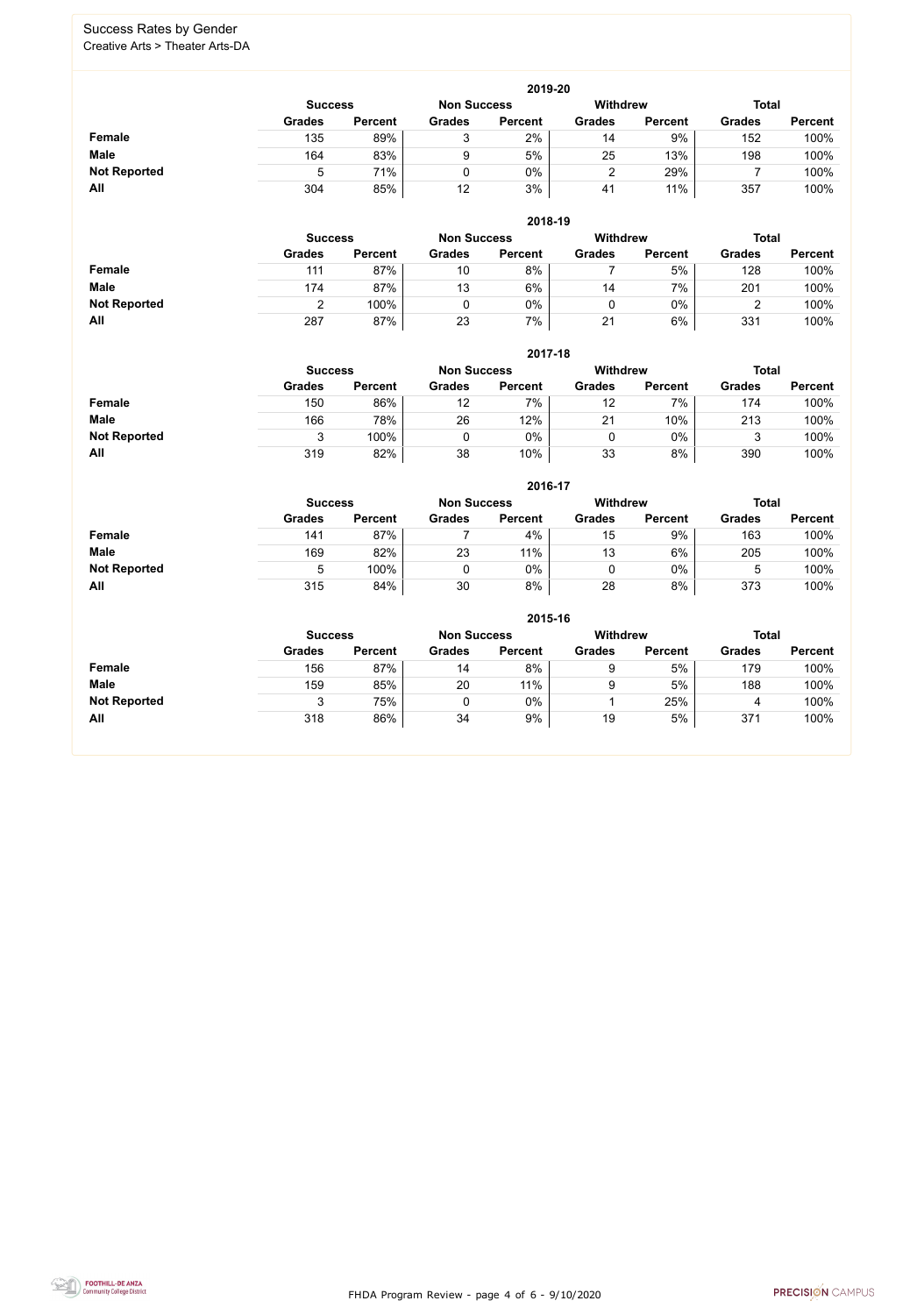FHDA Program Review - page 5 of 6 - 9/10/2020



#### Success Rates by Age Creative Arts > Theater Arts-DA

|            |                |                    |                 | 2019-20         |                |                |               |                |
|------------|----------------|--------------------|-----------------|-----------------|----------------|----------------|---------------|----------------|
|            | <b>Success</b> | <b>Non Success</b> |                 | <b>Withdrew</b> |                | <b>Total</b>   |               |                |
|            | <b>Grades</b>  | <b>Percent</b>     | <b>Grades</b>   | <b>Percent</b>  | <b>Grades</b>  | <b>Percent</b> | <b>Grades</b> | <b>Percent</b> |
| 19 or less | 100            | 83%                | $5\overline{)}$ | 4%              | 15             | 13%            | 120           | 100%           |
| $20 - 24$  | 172            | 88%                | 5               | 3%              | 18             | 9%             | 195           | 100%           |
| 25-39      | 26             | 72%                | 2               | 6%              | 8              | 22%            | 36            | 100%           |
| $40 +$     | 6              | 100%               | 0               | 0%              | 0              | $0\%$          | 6             | 100%           |
| All        | 304            | 85%                | 12              | 3%              | 4 <sup>1</sup> | 11%            | 357           | 100%           |

|            |                |                |                    | 2018-19        |                 |                |               |                |
|------------|----------------|----------------|--------------------|----------------|-----------------|----------------|---------------|----------------|
|            | <b>Success</b> |                | <b>Non Success</b> |                | <b>Withdrew</b> | <b>Total</b>   |               |                |
|            | <b>Grades</b>  | <b>Percent</b> | <b>Grades</b>      | <b>Percent</b> | <b>Grades</b>   | <b>Percent</b> | <b>Grades</b> | <b>Percent</b> |
| 19 or less | 101            | 88%            | 8                  | 7%             | 6               | 5%             | 115           | 100%           |
| $20 - 24$  | 148            | 87%            | 12                 | 7%             | 10              | 6%             | 170           | 100%           |
| 25-39      | 35             | 85%            | 3                  | 7%             | 3               | 7%             | 41            | 100%           |
| $40 +$     |                | 60%            | 0                  | 0%             | າ               | 40%            | 5             | 100%           |
| All        | 287            | 87%            | 23                 | 7%             | 21              | 6%             | 331           | 100%           |

#### **2017-18**



|            |                |                    |               | 2017-18        |                                 |                |               |                |
|------------|----------------|--------------------|---------------|----------------|---------------------------------|----------------|---------------|----------------|
|            | <b>Success</b> | <b>Non Success</b> |               |                | <b>Withdrew</b><br><b>Total</b> |                |               |                |
|            | <b>Grades</b>  | <b>Percent</b>     | <b>Grades</b> | <b>Percent</b> | <b>Grades</b>                   | <b>Percent</b> | <b>Grades</b> | <b>Percent</b> |
| 19 or less | 70             | 81%                | 11            | 13%            | 5                               | 6%             | 86            | 100%           |
| $20 - 24$  | 199            | 83%                | 21            | 9%             | 20                              | 8%             | 240           | 100%           |
| 25-39      | 41             | 79%                | 5             | 10%            | 6                               | 12%            | 52            | 100%           |
| $40 +$     | 9              | 75%                |               | 8%             | ົ                               | 17%            | 12            | 100%           |
| All        | 319            | 82%                | 38            | 10%            | 33                              | 8%             | 390           | 100%           |

|            |                |                |                                       | 2016-17        |               |                |               |                |
|------------|----------------|----------------|---------------------------------------|----------------|---------------|----------------|---------------|----------------|
|            | <b>Success</b> |                | <b>Withdrew</b><br><b>Non Success</b> |                | <b>Total</b>  |                |               |                |
|            | <b>Grades</b>  | <b>Percent</b> | <b>Grades</b>                         | <b>Percent</b> | <b>Grades</b> | <b>Percent</b> | <b>Grades</b> | <b>Percent</b> |
| 19 or less | 91             | 90%            | 5                                     | 5%             | 5             | 5%             | 101           | 100%           |
| 20-24      | 173            | 82%            | 18                                    | 8%             | 21            | 10%            | 212           | 100%           |
| 25-39      | 44             | 85%            | 6                                     | 12%            | າ             | 4%             | 52            | 100%           |
| $40 +$     |                | 88%            |                                       | 13%            | 0             | $0\%$          | 8             | 100%           |
| <b>All</b> | 315            | 84%            | 30                                    | 8%             | 28            | 8%             | 373           | 100%           |

|            |                |                    |               | 2015-16         |               |                |               |                |
|------------|----------------|--------------------|---------------|-----------------|---------------|----------------|---------------|----------------|
|            | <b>Success</b> | <b>Non Success</b> |               | <b>Withdrew</b> |               | <b>Total</b>   |               |                |
|            | <b>Grades</b>  | <b>Percent</b>     | <b>Grades</b> | <b>Percent</b>  | <b>Grades</b> | <b>Percent</b> | <b>Grades</b> | <b>Percent</b> |
| 19 or less | 97             | 91%                | 10            | 9%              |               | 0%             | 107           | 100%           |
| 20-24      | 176            | 85%                | 19            | 9%              | 11            | 5%             | 206           | 100%           |
| 25-39      | 37             | 80%                | 5             | 11%             | 4             | 9%             | 46            | 100%           |
| $40 +$     | 8              | 67%                |               | 0%              | 4             | 33%            | 12            | 100%           |
| All        | 318            | 86%                | 34            | 9%              | 19            | 5%             | 371           | 100%           |